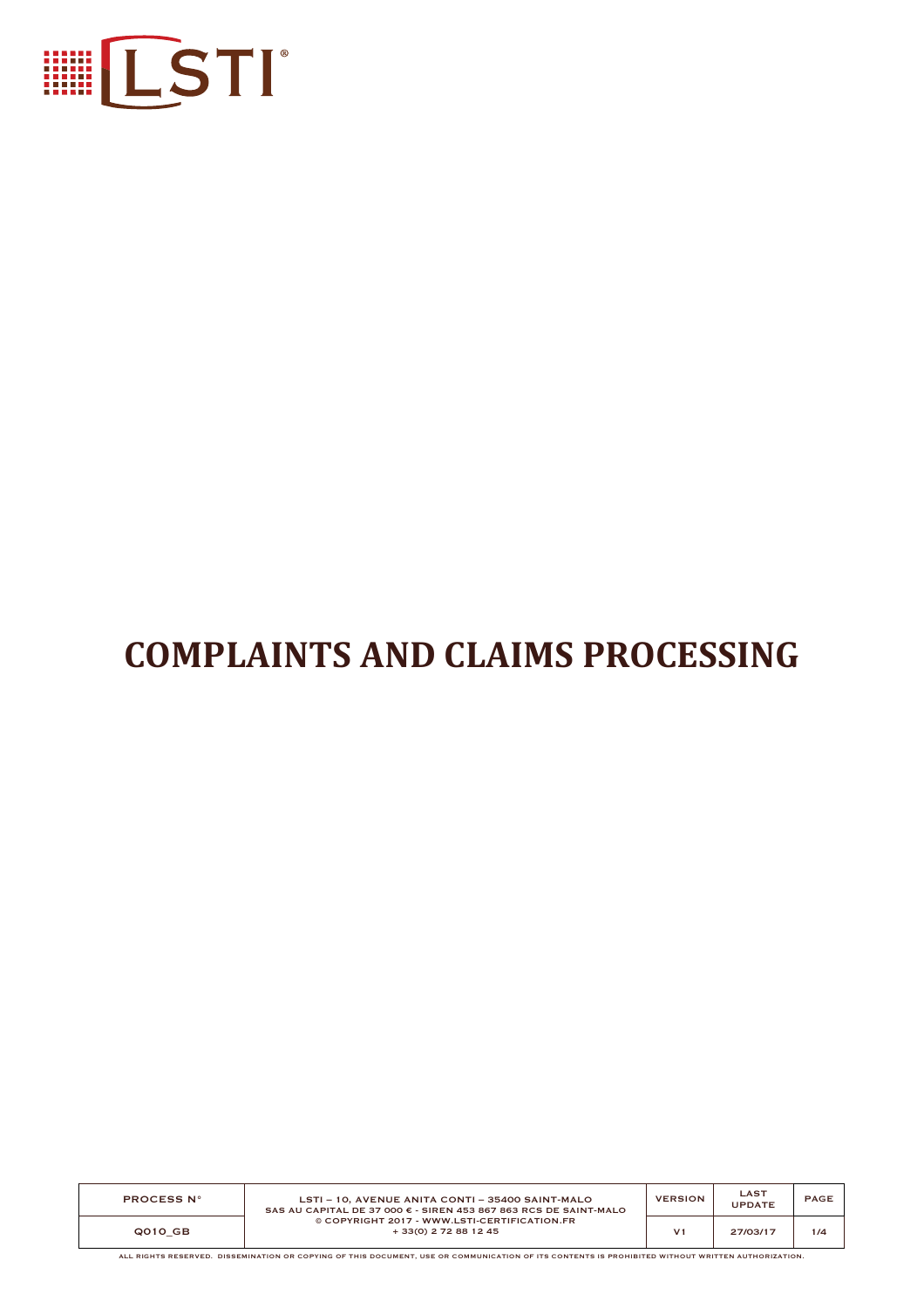

# **Table of contents**

| <b>PROCESS N°</b> | <b>VERSION</b>   | <b>LAST</b><br><b>UPDATE</b> | <b>PAGE</b> |
|-------------------|------------------|------------------------------|-------------|
| $QO1O_G$ B        | V <sub>1.0</sub> | 27/03/17                     | 2/4         |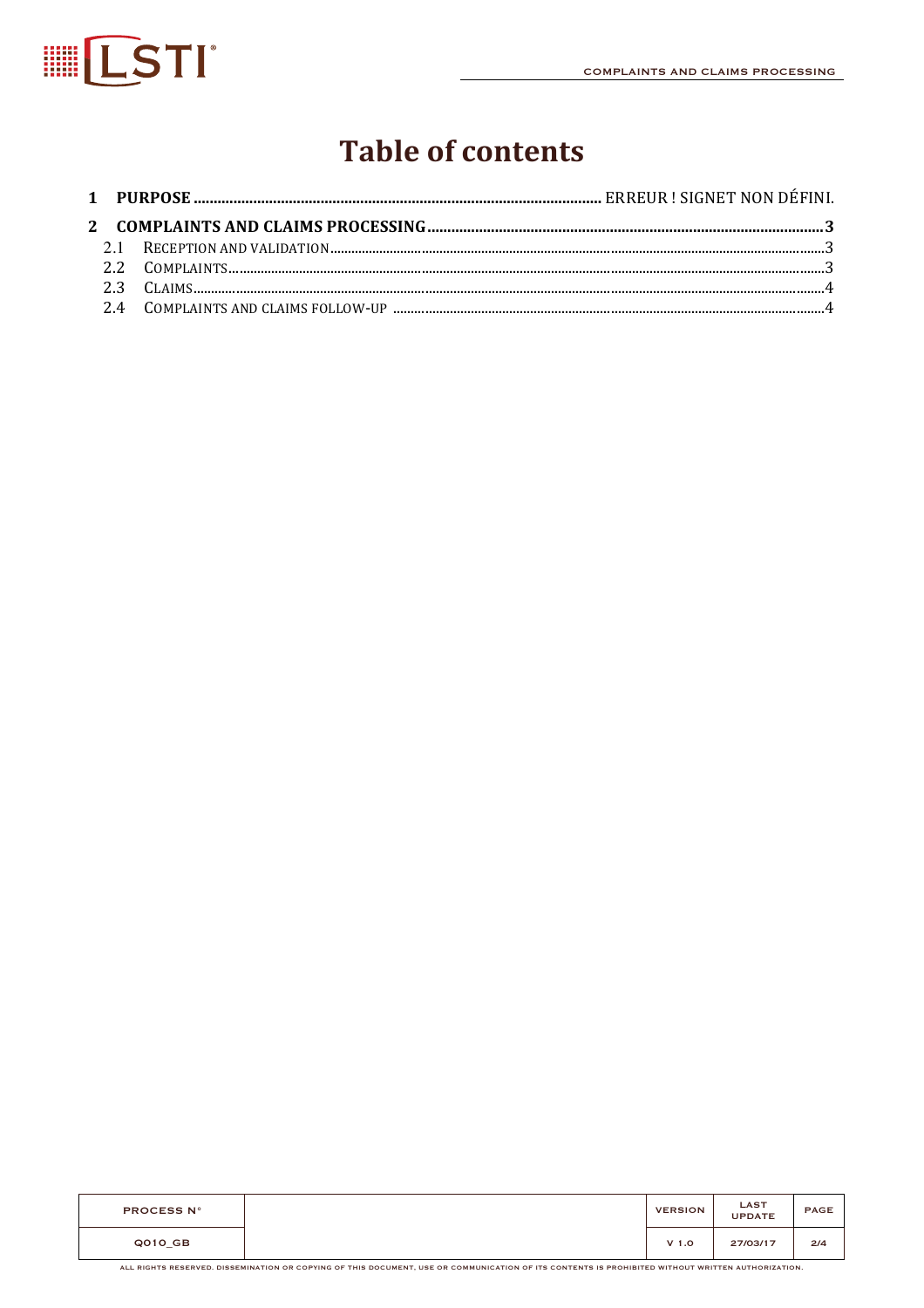# **1 PURPOSE**

This process describes LSTI's Complaints and Claims' management. "Complaints" and "Claims" shall be understood as:

- Any dissatisfaction made by a third party, concerning a certified LSTI client (Complaints),
- Any dissatisfaction made by a certified LSTI client, against LSTI's operation (Claims).

**ELI** References:

ISO/IEC 17021-1 « Requirements for bodies providing audit and certification of management system » ISO/IEC 17024 « General requirements for bodies operating certification of persons » NF EN 17065 « Requirements for bodies certifying products, processes and services »

# **2 COMPLAINTS AND CLAIMS PROCESSING**

#### **2.1 RECEPTION AND VALIDATION**

The complainant must submit a written Complaint or Claim (mail, letter) to LSTI, which will acknowledge receipt as soon as possible.

Complaints and Claims shall be recorded in the Quality database. After what a file on the server is created where the dispute details are saved (File DT045 - Complaints and Claims shall be used if required).

The Complaint or Claim shall be recorded by the person who received the notice. The Quality Manager is in charge of their centralization. Any dispute shall be submitted in due time to the Company Management, regarding its urgency and gravity estimated by the Quality Manager. The Quality Manager shall decide on the means of action to be taken after analyzing the causes of the Complaint or Claim.

The persons involved in the Complaint or Claim shall not be the persons who respond to the Complaint or Claim if there is a risk for the impartiality of the investigations. To guarantee the impartiality of the decisions, President and Vice-President of the CC shall be solicited, as well as CDP members if the dispute comes from a certification of persons.

The complainant shall be informed all through of the Complaints and Claims process (with receipt, progress report and results).

## **2.2 COMPLAINTS**

When a justified Complaint is raised against a certified client, the organization concerned by the Complaint is notified. Then, LSTI shall initiate an investigation in accordance with the certification regulations, to verify the conformity of the Complaint. The investigation shall verify the conformity of the system or service to the certification issued requirements.

In case of proven non-conformity, the certification or qualification may be suspended or withdrawn. If the Complaint relates to the use of the trademark, then, the certification regulations chapter relating to the trademark rules shall apply.

LSTI shall inform the Complainant of the Complaint progress, either regularly, in corrections or corrective actions' case that require time, or at the end of the treatment in corrections or immediate corrective actions' case.

LSTI reserves the right to communicate any non-confidential information relating to Complaints to third parties. The complainant's confidentiality is ensured when requested.

| <b>PROCESS N°</b> | <b>VERSION</b>   | <b>LAST</b><br><b>UPDATE</b> | <b>PAGE</b> |
|-------------------|------------------|------------------------------|-------------|
| Q010_GB           | V <sub>1.0</sub> | 27/03/17                     | 3/4         |

ALL RIGHTS RESERVED. DISSEMINATION OR COPYING OF THIS DOCUMENT, USE OR COMMUNICATION OF ITS CONTENTS IS PROHIBITED WITHOUT WRITTEN AUTHORIZATION.